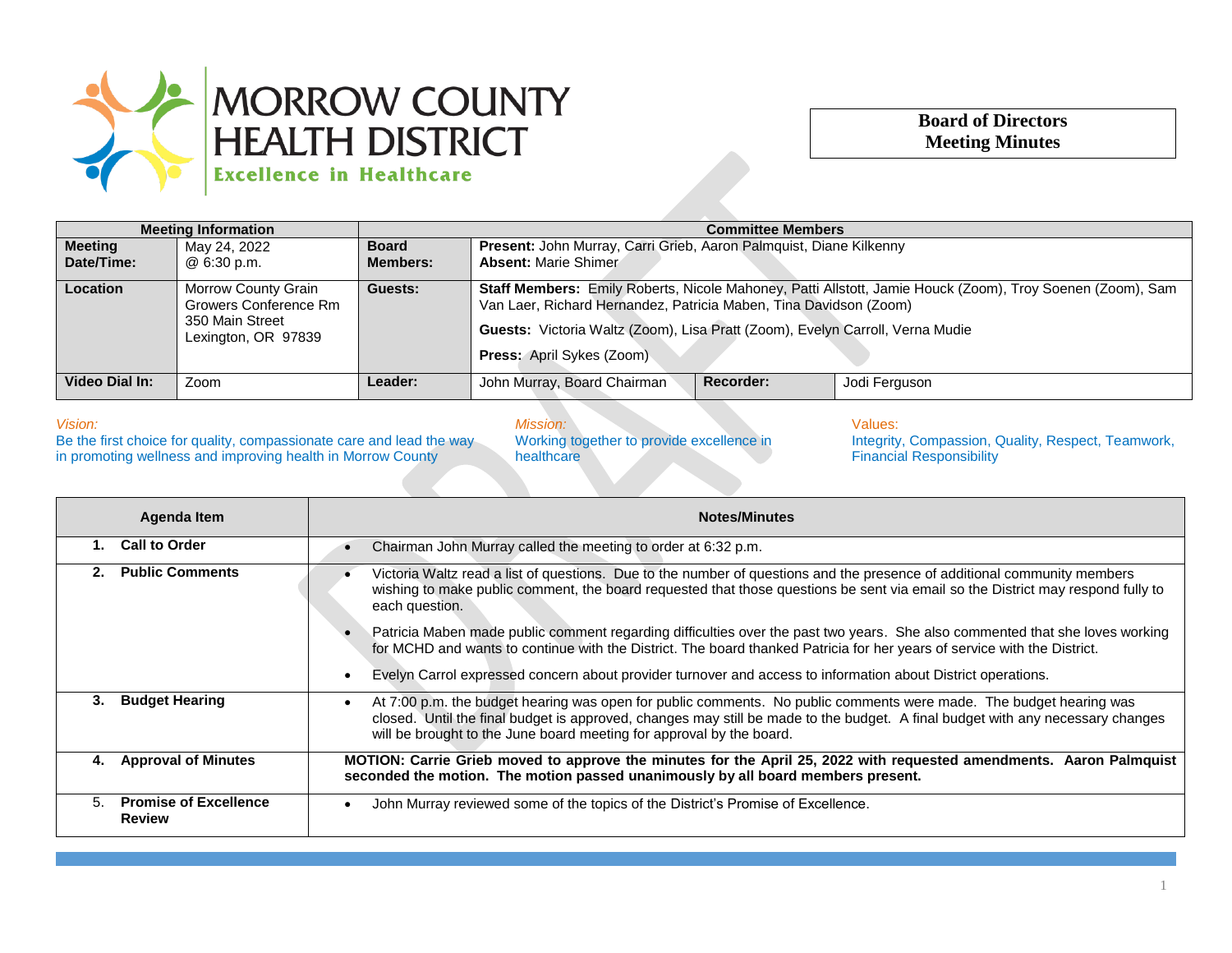| 6. CEO Report & Executive                     | The CEO report and executive team dashboard were presented by Emily Roberts (see board packet).<br>$\bullet$                                                                                                                                                                                                                                                                                              |
|-----------------------------------------------|-----------------------------------------------------------------------------------------------------------------------------------------------------------------------------------------------------------------------------------------------------------------------------------------------------------------------------------------------------------------------------------------------------------|
| <b>Team Dashboard</b>                         | Emily reported that due to a change in family circumstances, Dr. Sirucek will be unable to relocate to Heppner, Oregon and will be<br>unable to continue seeing clinic patients after August of 2022. Dr. Sirucek will continue working in the ER as available and he and<br>the District are mutually interested in having Dr. Sirucek resume clinic duties in the future when his circumstances change. |
| <b>New Business</b><br>7.                     |                                                                                                                                                                                                                                                                                                                                                                                                           |
| Lease Agreement<br>А.                         | A one-year lease renewal from South Morrow Enterprises was presented.<br>$\bullet$                                                                                                                                                                                                                                                                                                                        |
|                                               | MOTION: Aaron Palmquist moved to approve the lease renewal with South Morrow Enterprises, LLC with attached explanation<br>of property management services provided under the contract. Diane Kilkenny seconded the motion. The motion passed<br>unanimously by all board members present.                                                                                                                |
| <b>B.</b> Relias Renewal                      | Emily presented a renewal agreement with Relias (learning management system) for a 5-year contract at \$11,261.21 per year.<br>$\bullet$                                                                                                                                                                                                                                                                  |
|                                               | MOTION: Aaron Palmquist moved to approve the 5-year agreement with Relias as presented. Carri Grieb seconded the motion.<br>The motion passed unanimously by all board members present.                                                                                                                                                                                                                   |
| C. OTIS Elevator                              | Emily presented an OTIS Elevator 5-year contract extension at current rates.                                                                                                                                                                                                                                                                                                                              |
| <b>Contract Extension</b>                     | MOTION: Aaron Palmquist moved to approve the OTIS Elevator contract extension as presented. Carri Grieb seconded the<br>motion. The motion passed unanimously by all board members present.                                                                                                                                                                                                               |
| <b>Medical Staff</b><br>D.                    | Emily presented a packet containing new appointments and additional privileges granted by the medical staff committee.                                                                                                                                                                                                                                                                                    |
| Appointments                                  | MOTION: Aaron Palmquist moved to approve new medical staff appointments for Rodney Schaffer, MD, Amanda Roy, PA-C,<br>Jillian Webb, FNP, and Edward Piepmeier, MD. Diane Kilkenny seconded. The motion passed unanimously by all board<br>members present.                                                                                                                                                |
|                                               | MOTION: Aaron Palmquist moved to approve additional privileges for Christine Seals, MD and Eileen McElligott, FNP. Diane<br>Kilkenny seconded. The motion passed unanimously by all board members present.                                                                                                                                                                                                |
| E. SDAO Best Practices                        | Sam presented information about SDAO Best Practices trainings for board members to attend, which will result in significant<br>insurance discounts for the District. Sam will send additional information to board members.                                                                                                                                                                               |
| Diversity, Equity,<br>F.<br>Inclusion Program | Sam presented information about the District's Diversity, Equity, and Inclusion initiative. There was discussion about the name and<br>structure of the program. The board requested additional discussion at the June board meeting.                                                                                                                                                                     |
| G. Additions to Agenda                        |                                                                                                                                                                                                                                                                                                                                                                                                           |
| 3M Software<br>a.                             | Emily presented a 5-year agreement with 3M Software.                                                                                                                                                                                                                                                                                                                                                      |
| Agreement                                     | MOTION: Aaron Palmquist moved to approve the 5-year agreement with 3M as presented. Carri Grieb seconded. The motion<br>passed unanimously by all board members present.                                                                                                                                                                                                                                  |
| Jogan Health<br>b.                            | Emily presented a nurse staffing contract with Jogan Health.                                                                                                                                                                                                                                                                                                                                              |
| <b>Nurse Staffing</b><br>Agreement            | MOTION: Aaron Palmquist moved to approve the agreement with Jogan Health as presented. Diane Kilkenny seconded. The<br>motion passed unanimously by all board members present.                                                                                                                                                                                                                            |